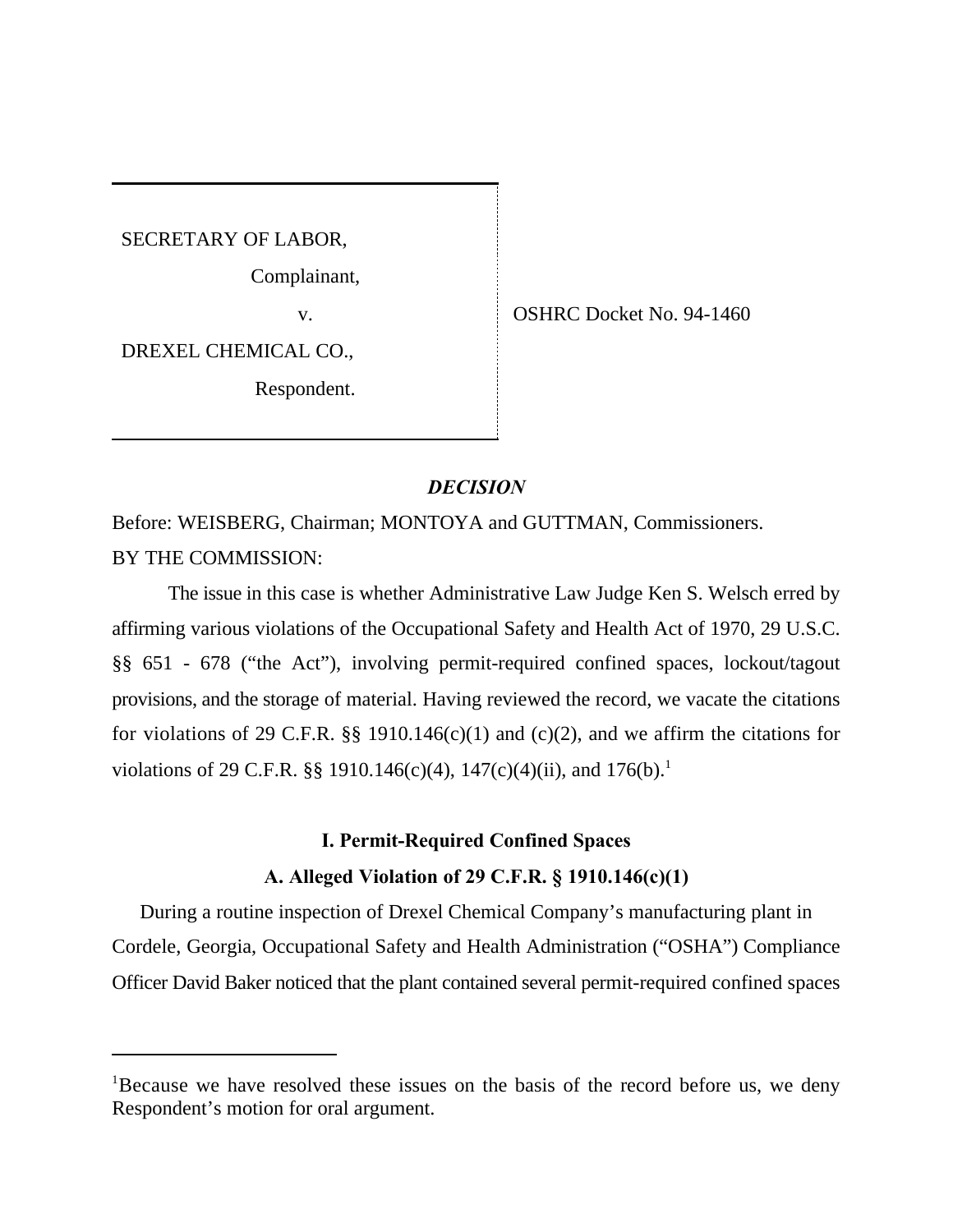("permit spaces").<sup>2</sup> Baker concluded from his inspection that Drexel did not conduct a satisfactory evaluation of its workplace pursuant to 29 C.F.R. § 1910.146(c)(1), which states that "[t]he employer shall evaluate the workplace to determine if any spaces are permitrequired confined spaces." The Secretary subsequently cited Drexel for a violation of 29 C.F.R.  $\S$  1910.146(c)(1).

Michael Shankle, Drexel's corporate regulatory manager, testified at the hearing that he had made the determination prior to the effective date of the standard that Drexel's plant contained permit spaces that were covered by the standard. Shankle stated that he had been to the Cordele plant many times and was familiar with its physical layout, equipment, and chemical processes and that he made this evaluation based on his knowledge of the plant. Shankle stated that "the only way you could write this program is by evaluating the site, because you first have to determine do you fall under the regulation." This testimony was supported by a memorandum dated March 16, 1993, from Shankle to Drexel's plant

# **§ 1910.146 Permit-required confined spaces.** <sup>2</sup>

(b) *Definitions.*

*. . . .*

(3) Is not designated for continuous employee occupancy.

. . . .

*Confined space* means a space that:

<sup>(1)</sup> Is large enough and so configured that an employee can bodily enter and perform assigned work; and

<sup>(2)</sup> Has limited or restricted means for entry or exit (for example, tanks, vessels, silos, storage bins, hoppers, vaults, and pits are spaces that may have limited means of entry); and

*Permit-required confined space* (permit space) means a confined space that has one or more of the following characteristics:

<sup>(1)</sup> Contains or has a potential to contain a hazardous atmosphere;

<sup>(2)</sup> Contains a material that has the potential for engulfing an entrant;

<sup>(3)</sup> Has an internal configuration such that an entrant could be trapped or asphyxiated

by inwardly converging walls or by a floor which slopes downward and tapers to a smaller cross-section; or

<sup>(4)</sup> Contains any other recognized serious safety or health hazard.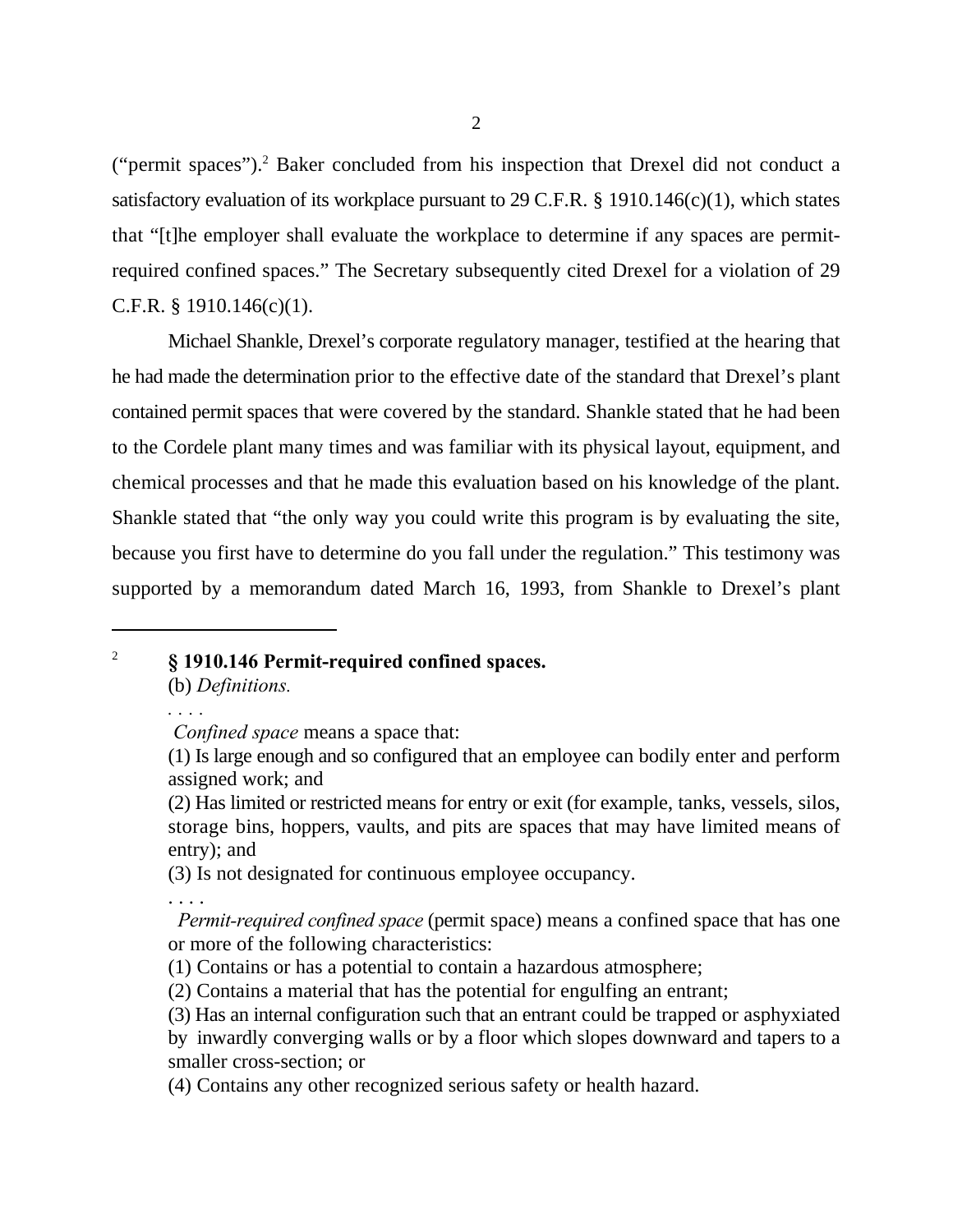managers and safety officers stating that "[o]n April 15, 1993, OSHA's final rule on regulating confined space entry takes effect. This ruling will effect [sic] Drexel's operations since our employees routinely enter confined spaces (eg: tanks, vessels, reactors, bins, blenders, dust collectors, etc.)."

As an initial matter, we agree with the Secretary that the evaluation under paragraph  $(c)(1)$  requires the identification of all permit spaces in a workplace. In reaching this conclusion, we look to the language in the preamble, which we have held is "the best and most authoritative statement of the Secretary's legislative intent." *American Sterilizer Co.*, 15 BNA OSHC 1476, 1478, 1991-93 CCH OSHD ¶ 29,575 at p. 40,016 (No. 86-1179, 1992); *Phelps Dodge Corp.* 11 BNA OSHC 1441, 1444, 1983-84 CCH OSHD ¶ 26,552, pp. 33,920-21 (No. 80-3203, 1983), *aff'd*, 725 F.2d 1237, 1240 (9th Cir. 1984). The language in the preamble relating to  $\S 1910.146(c)(1)$  states that "workspaces that meet the definition of permit space need to be identified at the time the final rule goes into effect." 58 Fed. Reg. 4481 (1993). OSHA reasoned that the "initial survey will facilitate employers' efforts to develop and implement appropriate measures so that a protective permit space program is in place when entry operations are initiated." *Id*.

In addition to the language in the preamble, the structure of the standard logically requires that the initial evaluation identify each permit space in a workplace. Such identification would facilitate compliance with the subsequent provisions of the regulation, including paragraph  $(c)(2)$ , which requires the employer to warn employees of the existence and danger of the permit spaces, and paragraph  $(c)(4)$ , which requires a written entry procedure for permit spaces.

Although we conclude that 29 C.F.R.  $\S$  1910.146(c)(1) does require the identification of all permit spaces in a workplace, we find that the Secretary has not established a violation in this case. The Secretary alleges that Drexel did not conduct the type of specific evaluation required by the standard because it did not physically inspect the plant for permit spaces and because it failed to include batch hoppers and mixing vats in the list of permit spaces in its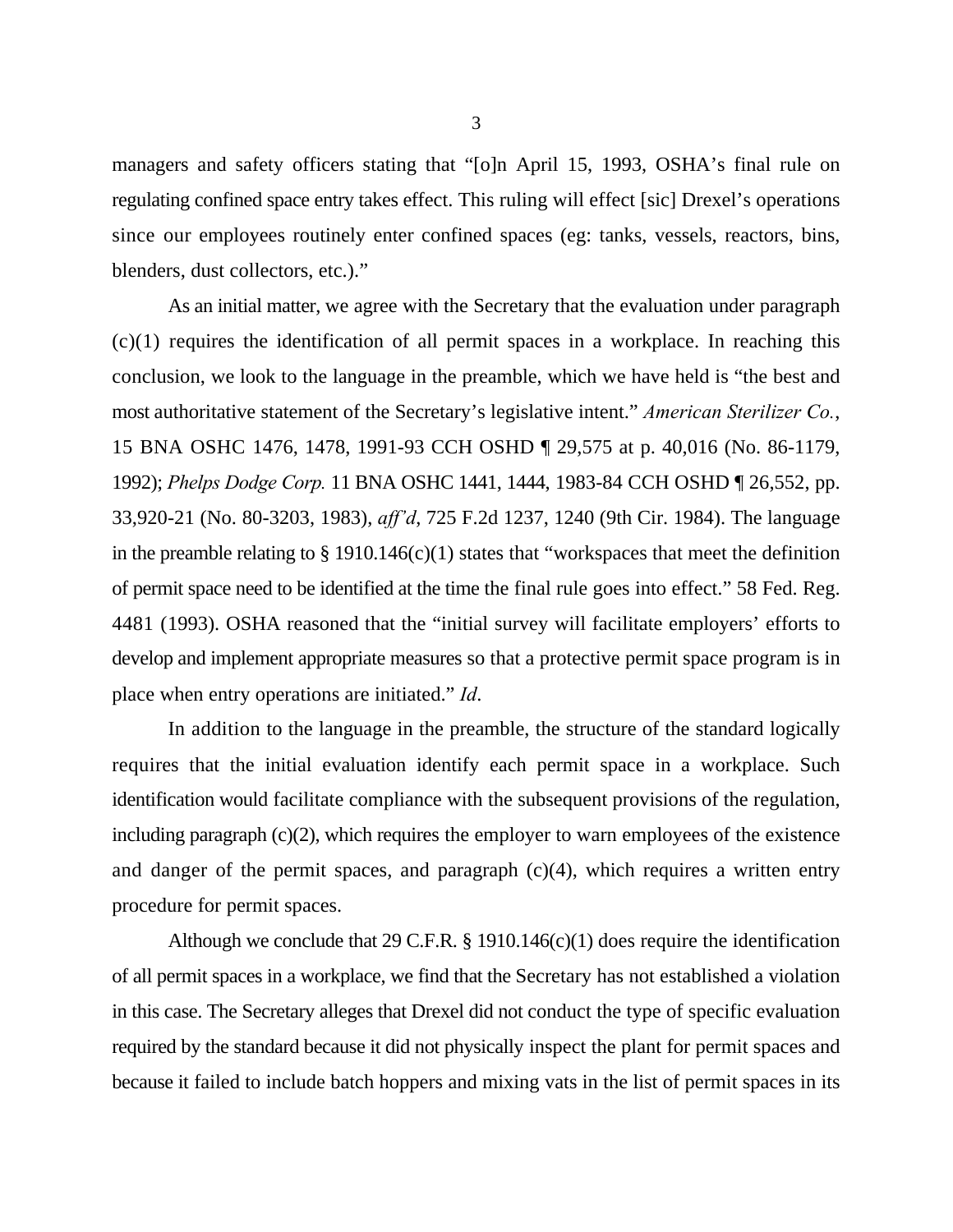written program. However, Drexel's regulatory manager based his evaluation of the plant upon his knowledge of the equipment and machines, and the record indicates that he had the information necessary to determine which spaces in the plant were permit spaces and was qualified to make such determinations. Drexel's failure to specify the vats and hoppers in its written program may result in an incomplete written program, but it does not follow that an initial evaluation was not conducted. We do not find the evaluation by a qualified person who was familiar with the plant to have been so deficient as to constitute a failure to evaluate.

Our conclusion is in accordance with an instruction published after the inspection in this case which suggests that an employer may satisfy the requirements of paragraph  $(c)(1)$ without documenting the evaluation or conducting a physical inspection of the workplace. OSHA Instruction CPL 2.100, Application of the Permit-Required Confined Spaces Standards ("CPL"), dated May 5, 1995, states that the evaluation under  $\S$  1910.146(c)(1) does not need to be documented as long as the employer can explain how the evaluation was conducted and describe the results.<sup>3</sup> The CPL also states that the initial evaluation does not necessarily require a specific physical survey of each space if the determination can be made through existing records and knowledge of the spaces in the workplace, provided that this information is adequate. Accordingly, we vacate the item alleging a violation of 29 C.F.R. § 1910.146(c)(1).

### **B. Alleged Violation of 29 C.F.R. § 1910.146(c)(2)**

<sup>&</sup>lt;sup>3</sup>We note that the CPL is not binding on the Secretary; however, we have relied on CPLs to support an interpretation of a standard in the past. *See, e.g.,EBBA Iron, Inc.,* 17 BNA OSHC 1051, 1052, 1993-95 CCH OSHD ¶ 30,685, p.42,585 (No. 92-3189, 1995); *Price Chopper Supermarkets,* 15 BNA OSHC 1518, 1520 n.3, 1991-93 CCH OSHD ¶ 29,608, p. 40,083 n.3 (No. 90-0552, 1992).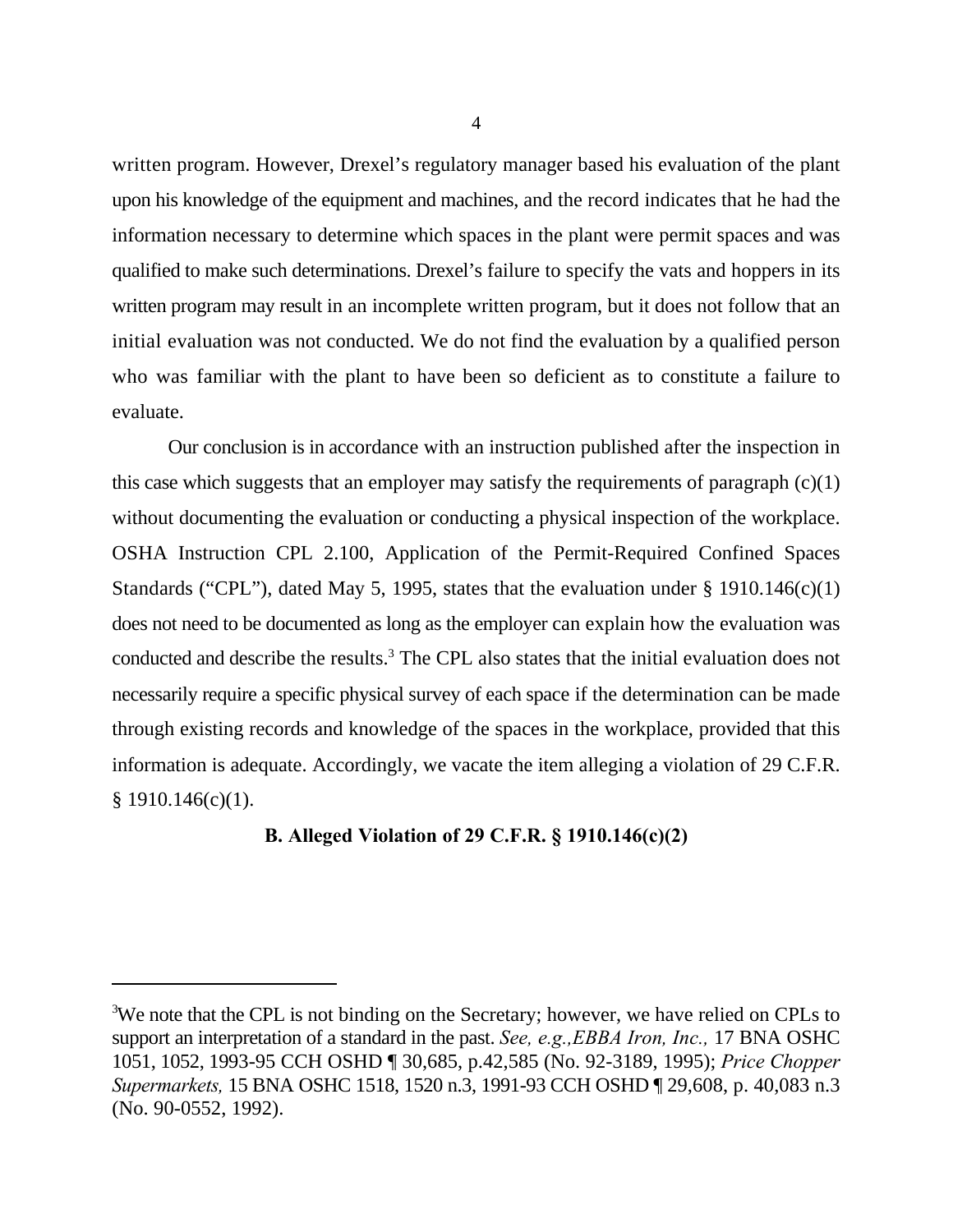The Secretary cited Drexel for violating 29 C.F.R. § 1910.146(c)(2)<sup>4</sup> because it did not have posted danger signs identifying the permit-required confined spaces at the plant. The record indicates that the majority of permit spaces at the plant are tanks and that an employee must remove approximately thirty bolts and a manhole cover in order to enter any one of them. Shankle testified that "it takes maintenance to even open [the dust collectors] up to get in," and that all of the permit spaces in the plant are difficult to access because they have small openings and require a ladder to enter. Emory Tucker, the present plant manager at Drexel's Cordele plant, testified that an employee could not inadvertently enter a permitrequired confined space. For example, he testified that the dust collectors are situated on raised platforms and storage tanks are suspended "above the platform about almost headhigh." In addition, Tucker testified that the plant maintains a list of qualified employees who are the only ones authorized to enter permit spaces, and that permit spaces were discussed with employees at safety meetings.

Section 1910.146(c)(2) requires employers to inform their employees of the existence and location of, and the dangers posed by, permit-required confined spaces. The preamble to the standard states that employers could achieve this goal by using the most cost-effective method available, including training and restricting access to permit spaces with tools and

<sup>4</sup>The standard provides:

### **§ 1910.146 Permit-required confined spaces.**

(c) *General Requirements. . . .*

. . . .

<sup>(2)</sup> If the workplace contains permit spaces, the employer shall inform exposed employees, by posting danger signs or by any other equally effective means, of the existence and location of and the danger posed by the permit spaces.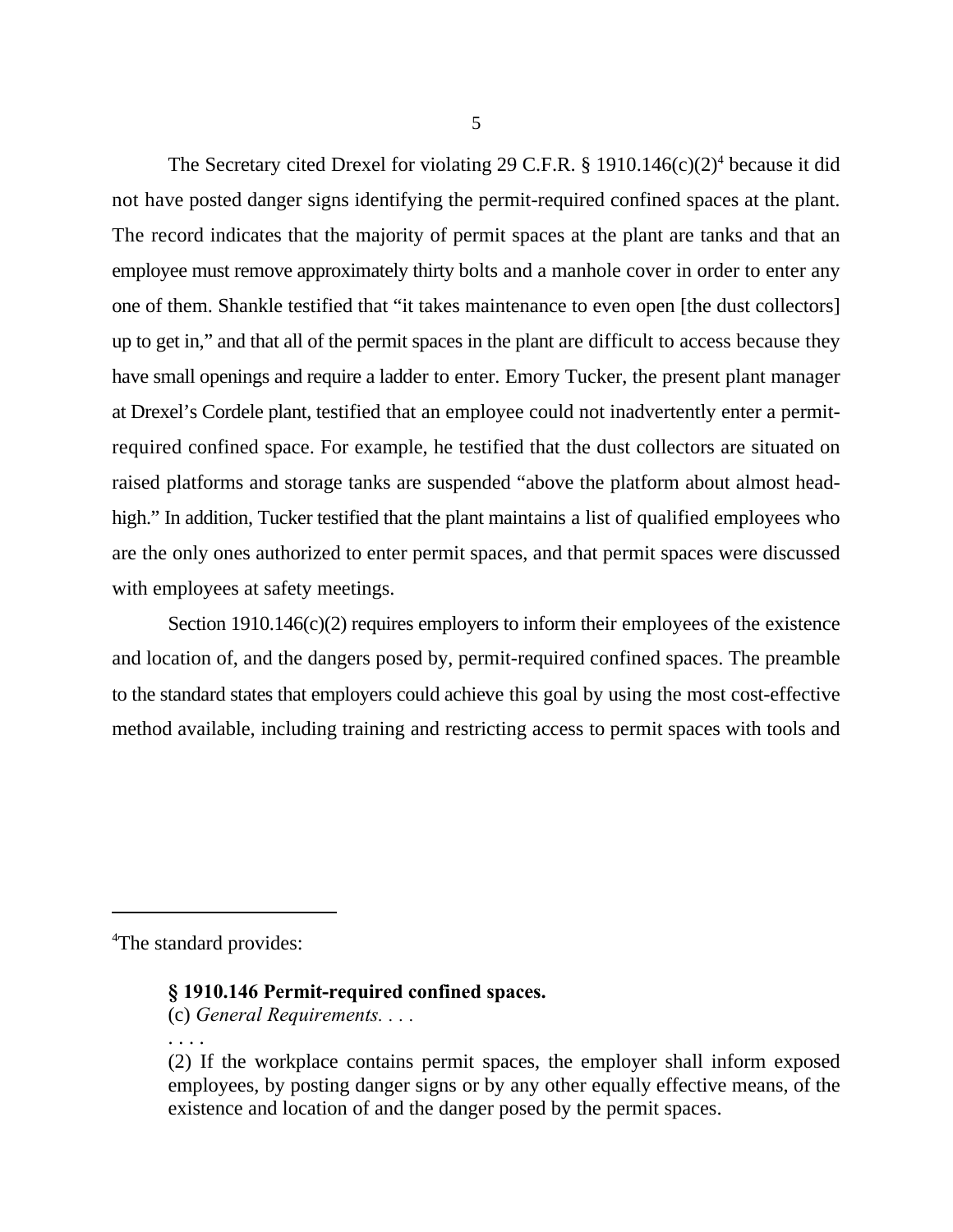keys. 58 Fed. Reg. 4481 (1993). Mandatory posting of signs was explicitly rejected in the final rule.<sup>5</sup> The preamble states, however, that "general training in the OSHA standard cannot be expected to adequately inform employees of the location of permit spaces in the workplace" and it emphasizes that the standard places the burden of identifying permit spaces on the employer, not the employee. 58 Fed. Reg. 4483.

We find that the Secretary failed to establish a violation. The record indicates that access to permit spaces in Drexel's plant is restricted and that Drexel's employees received permit space training. Although Tucker did not provide details of the training in his testimony, the provision of adequate training was not rebutted and we are therefore unable to conclude, as the Secretary argues, that the training was too generalized and insufficient to supplant danger signs. This unrebutted testimony, in conjunction with the workers' very limited access to the permit spaces, supports a finding that the Secretary failed to establish that Drexel's employees were not adequately informed of the existence of permit spaces at the plant. Accordingly, we vacate this item.

## **C. Alleged Violation of 29 C.F.R. § 1910.146(c)(4)**

Drexel was also issued a citation alleging a violation of 29 C.F.R. § 1910.146(c)(4),<sup>6</sup> based on the compliance officer's examination of its written permit space program. At issue is whether the Secretary proved that Drexel's program did not comply with the standard's

<sup>6</sup>The standard provides:

# **§ 1910.146 Permit-required confined spaces.**

(c) *General Requirements*. . . .

. . . .

 ${}^{5}$ Proposed paragraph (c)(4) would have required all permit spaces to be posted with signs indicating what hazards were present and that only authorized entrants could enter. This language was not incorporated into the final rule.

<sup>(4)</sup> If the employer decides that its employees will enter permit spaces, the employer shall develop and implement a written permit space program that complies with this section. The written program shall be available for inspection by employees and their authorized representatives.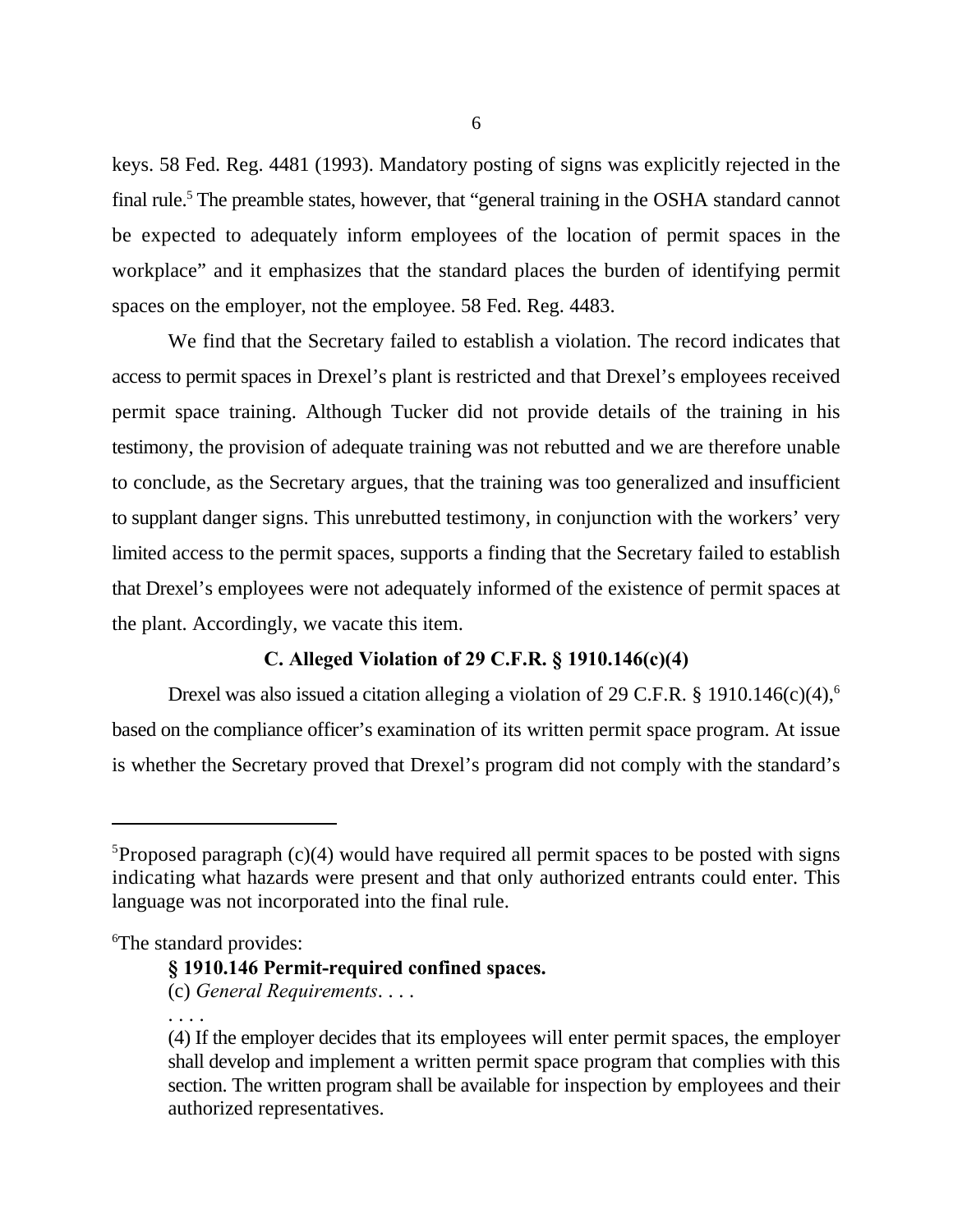requirements. The required elements of the written permit-required confined space program

are detailed in section 1910.146(d), which provides, in part:

(d) *Permit-required confined space program* (permit space program). Under the permit space program required by paragraph (c)(4) of this section, the employer shall: (1) Implement the measures necessary to prevent unauthorized entry;

. . . .

(3) Develop and implement the means, procedures, and practices necessary for safe permit space entry operations, including, but not limited to the following:

(I) Specifying acceptable entry conditions;

(ii) Isolating the permit space;

 (iii) Purging, inerting, flushing, or ventilating the permit space as necessary to eliminate or control atmospheric hazards;

. . . .

 (v) Verifying that conditions in the permit space are acceptable for entry throughout the duration of the authorized entry.

. . . .

(8) Designate the persons who are to have active roles (as, for example, authorized entrants, attendants, entry supervisors, or persons who test or monitor the atmosphere in a permit space) in entry operations, identify the duties of each such employee, and provide each such employee with the training required by paragraph (g) of this section;

(9) Develop and implement procedures for summoning rescue and emergency services, for rescuing entrants from permit spaces, for providing necessary emergency services to rescued employees, and for preventing unauthorized personnel from attempting a rescue;

(10) Develop and implement a system for the preparation, issuance, use, and cancellation of entry permits as required by this section;

. . . .

Drexel's program consisted only of a two-page memorandum dated March 16, 1993 from Shankle to plant managers and safety officers informing them of the new OSHA regulation regarding permit spaces, a summary of its requirements, a sample entry permit, and a copy of Keller's Industrial Safety Report entitled "Confined Spaces Final Rule: Your New Requirements Under OSHA Section 1910.146." Drexel did not develop a permit space entry program specific to the permit spaces at its Cordele plant.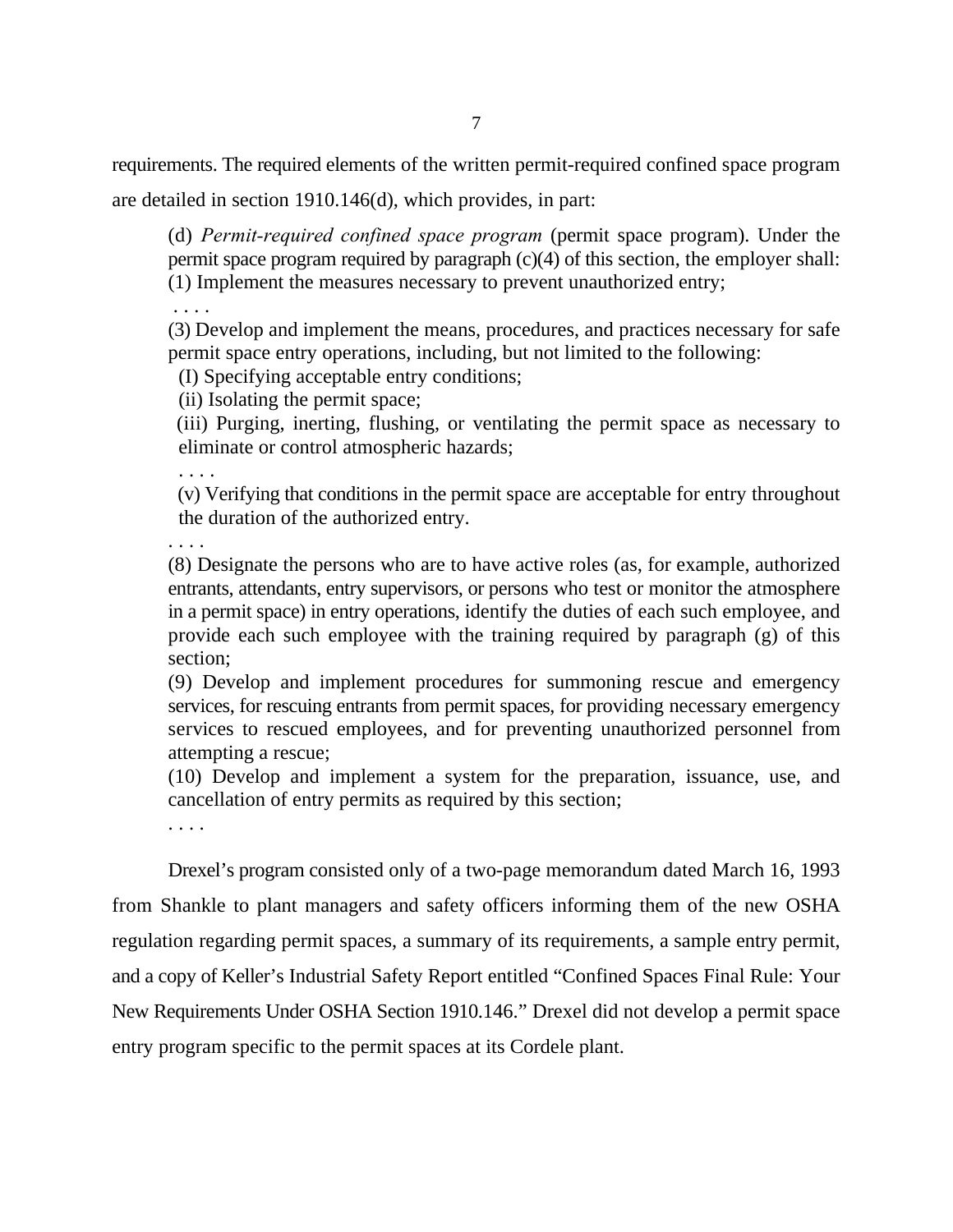We find that the Secretary has established that Drexel's written permit space program is inadequate. Not only does it not identify the particular permit spaces at the plant or set forth specific procedures for entry into those spaces, it also does not differentiate between the different types of permit spaces found within its plant. For example, Drexel's written program fails to identify: the potential hazard posed by each type of space;<sup>7</sup> acceptable entry conditions for each type of permit space; appropriate protective equipment necessary to enter a space;<sup>8</sup> which retrieval method is appropriate for the different permit spaces; which rescue technique would be most effective for each type of space;<sup>9</sup> and which lockout procedure, if applicable, should be used for each type of permit space.<sup>10</sup>

In the preamble to the standard, OSHA described the written plan as "a reference for guidance and direction to supervisors and employees alike." 58 Fed. Reg. 4484 (1993). Drexel's permit program is not sufficient to serve this purpose. We recognize that an employer may have the same permit space procedure for spaces with similar characteristics, however, the permit program must also include those spaces that are not similar in terms of configuration, access, and hazards. The permit spaces at Drexel's plant are not sufficiently similar to justify the same procedure, as evidenced by Shankle's testimony that some spaces at the plant have mechanical hazards and others do not, and the plant manager's testimony

<sup>&</sup>lt;sup>7</sup>Drexel's program merely states that "Confined spaces must be tested for any hazards prior to entry, (oxygen level, flammable gasses, L.E.L., toxic air contaminants). Detection meter is necessary." (emphasis in original).

<sup>&</sup>lt;sup>8</sup>Drexel's program states that "The attendant or supervisor in charge is responsible for assuring that proper personnel protective equipment is worn and properly used by the entrants (eg: tyvek suits, rubber gloves, rubber boot, safety goggles, respirators, forced air respirators, etc.)."

<sup>&</sup>lt;sup>9</sup> Drexel's program states generally that "Retrieval systems or methods (eg: harness, wristlets, etc.) are to be used in areas that rescue efforts would be hampered without these aids."

 $10$ Drexel's program states that "All mechanical devices are to be properly locked out, blanked or disconnected to assure that all hazards are isolated. (eg: pumps, agitators, valves, lines,  $etc.).$ "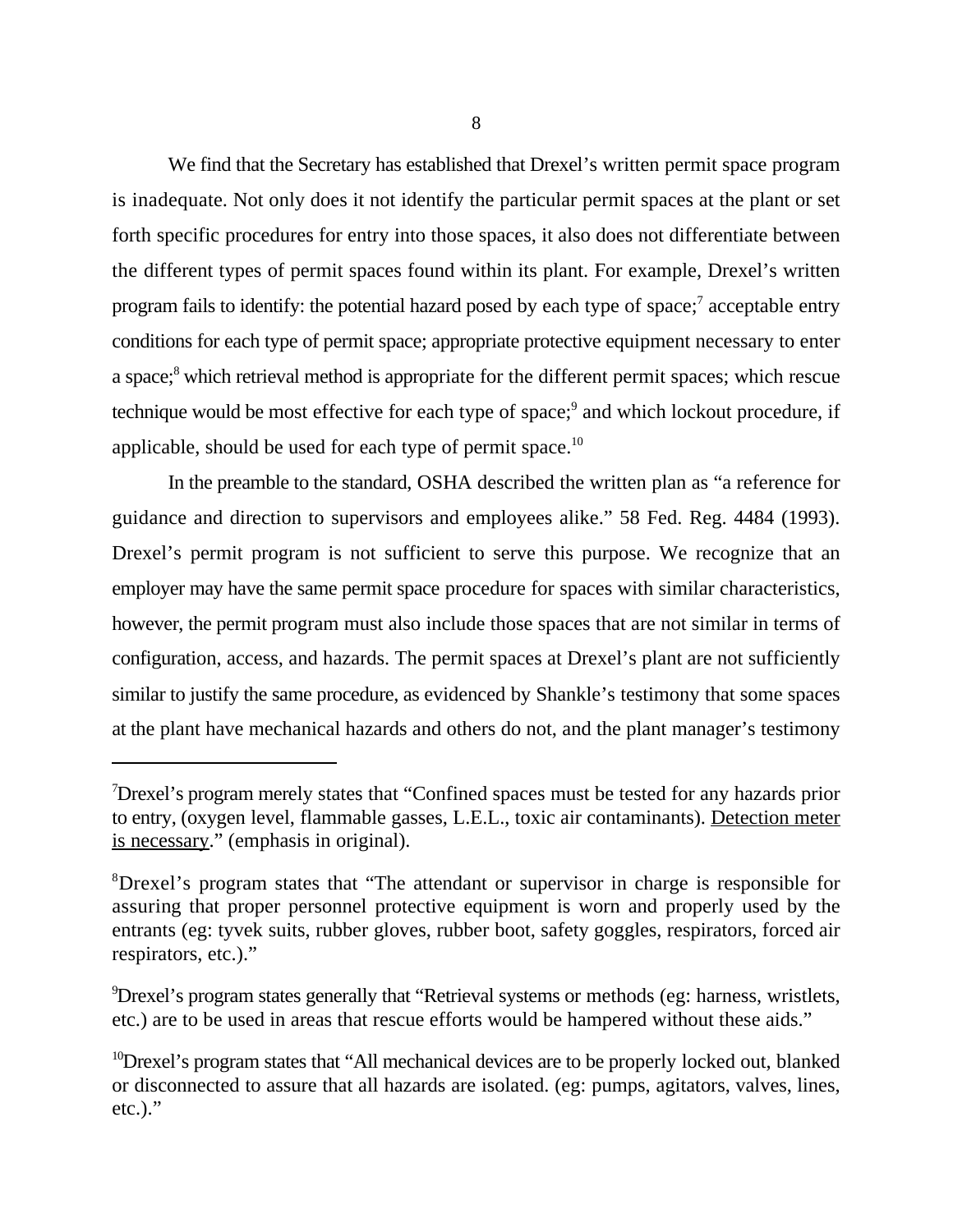that the mixing vessels contain different materials. Moreover, even if, as Drexel contends, all the permit spaces were similar for purposes of a written program, its program would still be deficient due to its generic nature.

Under section 17(j) of the Act, 29 U.S.C. § 666(j), we determine an appropriate penalty by considering the size of employer's business, the gravity of the violation, the good faith of the employer, and its history of violations. In his decision, the judge grouped the penalties for 29 C.F.R.  $\S$  1910.146 (c)(1), (c)(2), and (c)(4), and assessed a \$1000 penalty. Because we have vacated the citations for §§ 1910.146 (c)(1) and (c)(2), but find the gravity of the § 1910.146(c)(4) violation to be high, we find that a penalty of \$750 is appropriate. Accordingly, we affirm the item alleging a violation of 29 C.F.R. § 1910.146(c)(4) and assess a penalty of \$750.

### **II. LOCKOUT/TAGOUT PROCEDURES**

### **Alleged Violation of 29 C.F.R. § 1910.147(c)(4)(ii)**

At issue here is whether Drexel had an energy control procedure in place as required by section  $1910.147(c)(4)(ii)$ . The standard provides that:

The procedures shall clearly and specifically outline the scope, purpose, authorization, rules, and techniques to be utilized for the control of hazardous energy, and the means to enforce compliance, including, but not limited to, the following:

(A) A specific statement of the intended use of the procedure;

(B) Specific procedural steps for shutting down, isolating, blocking and securing machines or equipment to control hazardous energy;

(C) Specific procedural steps for the placement, removal and transfer of lockout devices or tagout devices and the responsibility for them; and

(D) Specific requirements for testing a machine or equipment to determine and verify the effectiveness of lockout devices, tagout devices, and other energy control measures.

Drexel's procedure appears to derive from Appendix A to §1910.147, an illustration of a typical minimal lockout procedure. For this form procedure to be effective, the employer must fill in a number of blanks, including the names of affected employees, the types and magnitudes of energy, the hazards, the methods to control the energy, the types and locations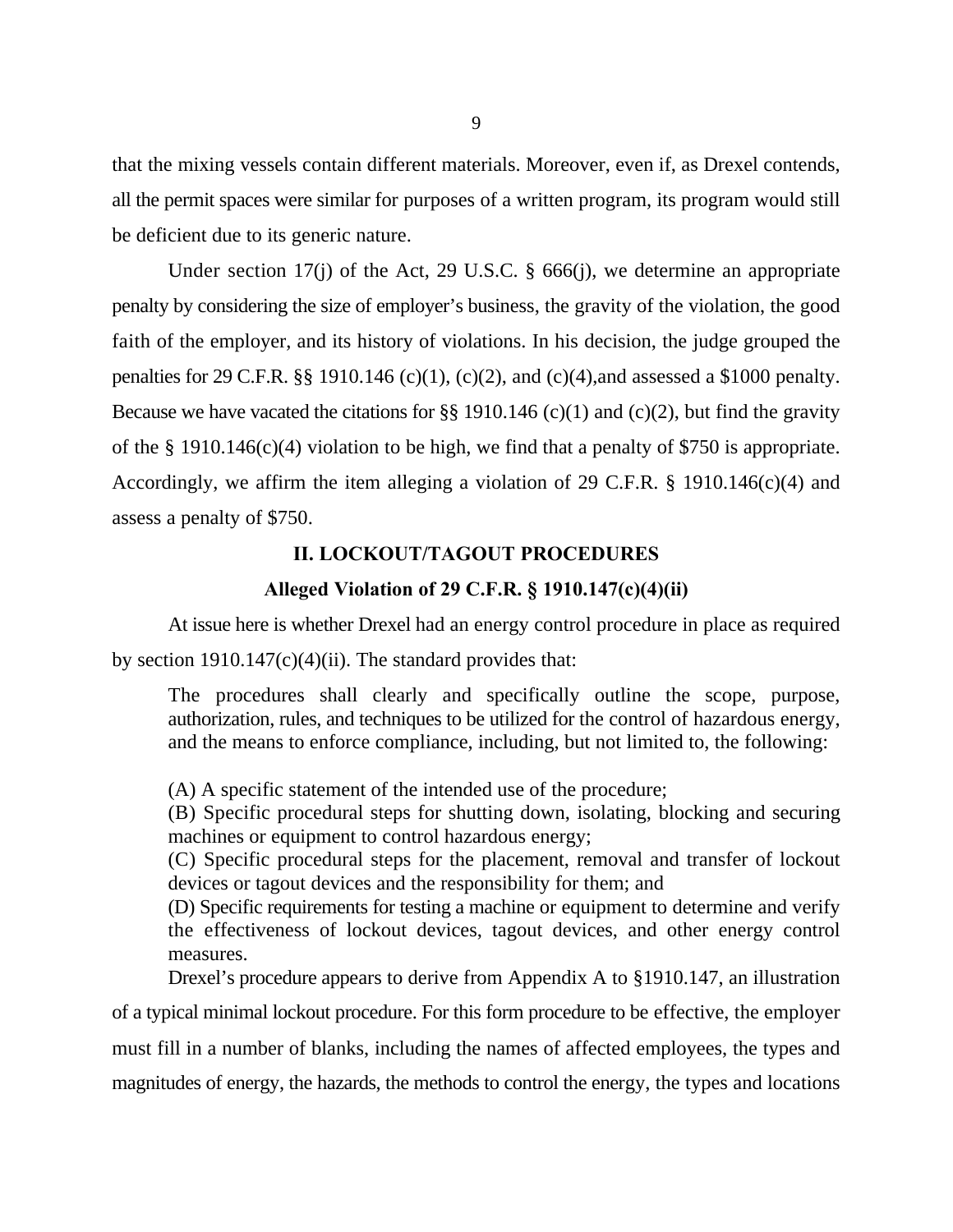of machine or equipment operating controls, the types and locations of energy isolating devices, the types of stored energy and methods to dissipate or restrain energy, and the method of verifying the isolation of the equipment. Drexel failed to fill in any of this information. For example, Drexel's program states generically that:

. . . . 3. If the machine or equipment is operating, SHUT IT DOWN by the normal stopping procedure (depress stop button, open switch, close valve, etc.)

4. Deactivate the energy isolating device(s) so that the equipment is isolated from the energy source(s).

5. Lock out the energy isolating device with assigned individual locks. Also remove any fuses if an electrical disconnect is involved.

6. Stored or residual energy (such as that in capacitors, springs, elevated machine members, rotating flywheels, hydraulic systems, and air, gas, steam, or water pressure, etc.) must be dissipated or restrained by methods such as grounding, repositioning, blocking, bleeding down, etc.

. . . .

The procedures submitted by Drexel fall far short of the standard's requirements. They provide no information about Drexel's machines that would enable an employee to lock out a machine safely. For example, Appendix A clearly indicates that in order for element 4 to be effective, the types and locations of machine or equipment operating controls must be identified. Drexel did not provide this information, or any of the other required information. Under Drexel's lockout procedure, the employee is not informed of the type and magnitude of the energy, the method to control the energy, the shut down procedure, the energy isolating device and method, and the method to dissipate stored or residual energy. Because the purpose of the lockout procedure is to guide an employee through the lockout process, these general procedures are not acceptable.

Even if the program were otherwise adequate we would reject Drexel's contention that its program covers all the machines and equipment in its plant. In proposing the rule, OSHA noted that machines that are similar, using the same type and magnitude of energy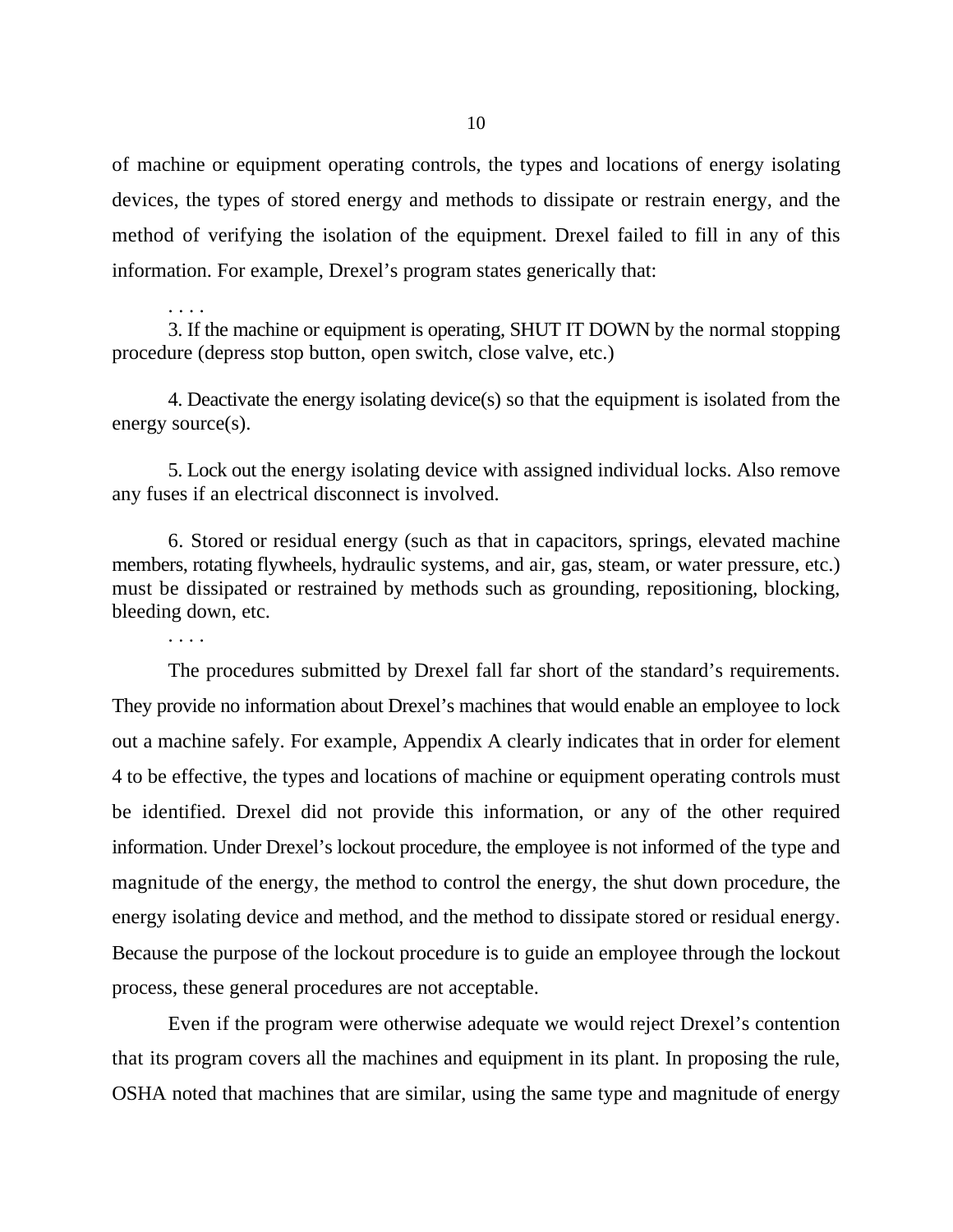and the same types of controls, can be covered with a single procedure. 53 Fed. Reg. 15,509 (1988). That is not the case here. In addition to electrically driven machines, Tucker testified that the plant has an airmill, driven by an air compressor, and that its lockout procedure involves fitting a device over the air valve to prevent air from going into the mill. That procedure differs from the single switch lockout of the electrically driven machines. Because the standard requires the lockout procedures for each type of machine to be specifically defined, and because there are different types of machines at the plant, Drexel must have more than one lockout procedure.

We also reject Drexel's broad contention that all the machines in the plant come within the exception to the cited regulation in section  $1910.147(c)(4)$ .<sup>11</sup> Compliance Officer Baker testified that some of the machines at Drexel's plant did not meet the requirements of the exception. He testified that there is a potential for stored or residual energy after

 $11$ The exception is as follows:

## **§ 1910.147 The control of hazardous energy (lockout/tagout).**

(c) *General* -

. . . .

*. . . .*

(4) *Energy control procedure.*

NOTE: *Exception:* An employer need not document the required procedure for a particular machine or equipment, when all of the following elements exist: (1) The machine or equipment has no potential for stored or residual energy or reaccumulation of stored energy after shut down which could endanger employees; (2) the machine or equipment has a single energy source which can be readily identified and isolated; (3)the isolation and locking out of that energy source will completely deenergize and deactivate the machine or equipment; (4) the machine or equipment is isolated from that energy source and locked out during servicing or maintenance; (5) a single lockout device will achieve a locked-out condition; (6) the lockout device is under the exclusive control of the authorized employee performing the servicing or maintenance; (7) the servicing or maintenance does not create hazards for other employees; and (8) the employer, in utilizing this exception, has had no accidents involving the unexpected activation or reenergization of the machine or equipment during servicing or maintenance.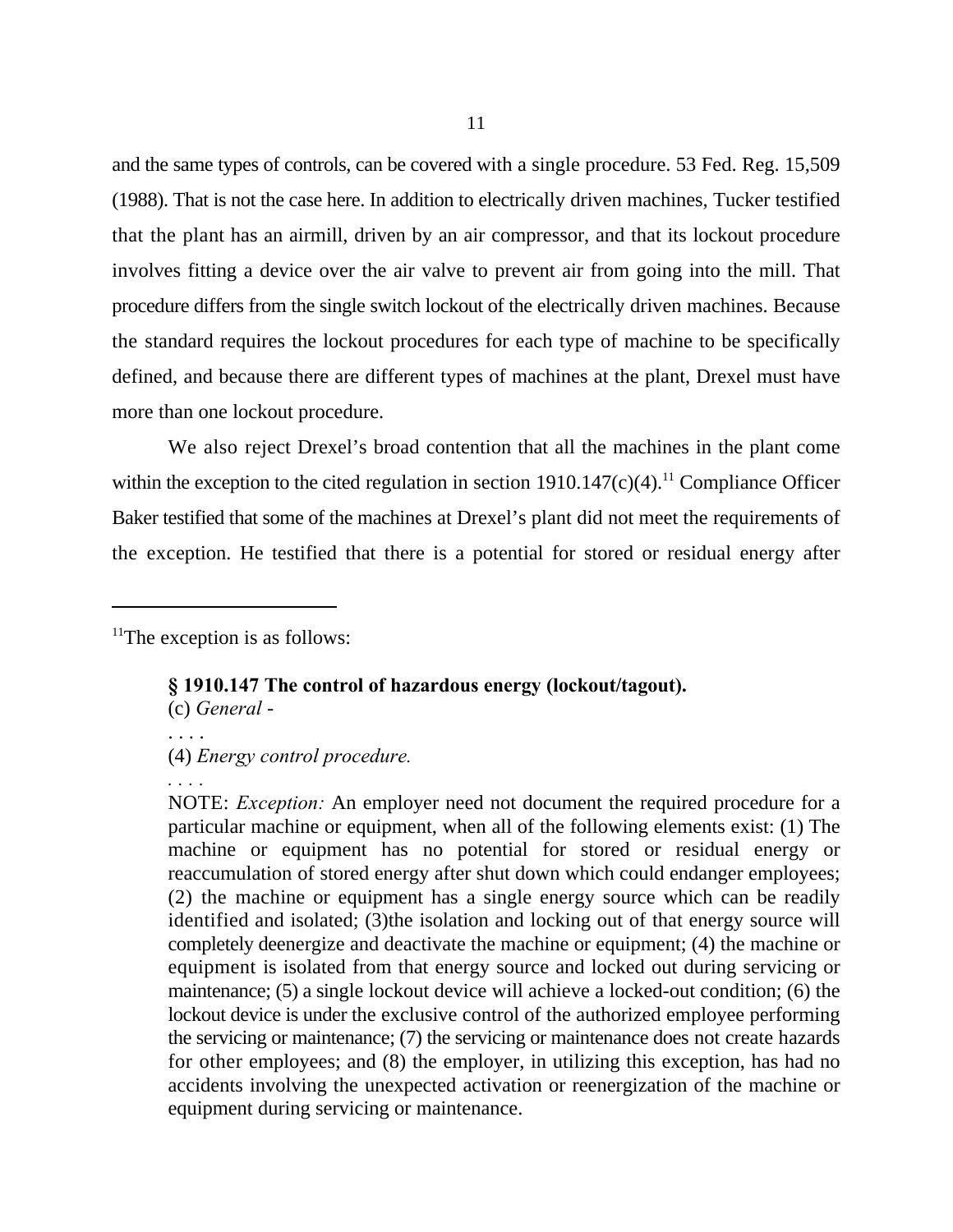shutdown in the hoppers and mills, that not all equipment had a single energy source, and that some of the mills and hoppers were too large for one person to control all energy sources during servicing or maintenance. Drexel did not introduce evidence to support its claim that all of its machines and equipment met the elements of the exception.

Accordingly, we affirm the item alleging a violation of 29 C.F.R. § 1910.147(c)(4)(ii). Since neither party disputes the \$700 penalty assessed by the judge, we see no reason to disturb it.

#### **III. STORAGE OF BOXES**

#### **Alleged Violation of 29 C.F.R. § 1910.176(b)**

The Secretary also alleged that Drexel violated 29 C.F.R. § 1910.176(b)<sup>12</sup> by storing boxes in a hazardous manner. At issue here is whether the boxes were in storage within the meaning of section 1910.176(b), and if they were, whether the Secretary proved employee exposure. The record indicates that tiers of boxes, approximately 20 feet high, located near a loading dock, were not properly stacked and were bulging and leaning. Compliance Officer Baker testified that he was told that the boxes were placed there because there was no other room in the warehouse and that Drexel was in the process of building a new warehouse. Baker saw an employee sweeping the area around the boxes and other employees walking within 10 feet of the boxes. Tucker, the plant manager, testified that the boxes were temporarily held in a "staging area" after being unloaded from a truck. Zebulon Scott, a forklift operator, testified that the boxes are stacked in the staging area until they are transported to the back of the warehouse for storage when all the trucks are unloaded.

. . . .

#### **§ 1910.176 Handling materials -- general.**

(b) *Secure storage.* Storage of material shall not create a hazard. Bags, containers, bundles, etc., stored in tiers shall be stacked, blocked, interlocked and limited in height so that they are stable and secure against sliding or collapse.

 $12$ The standard provides that: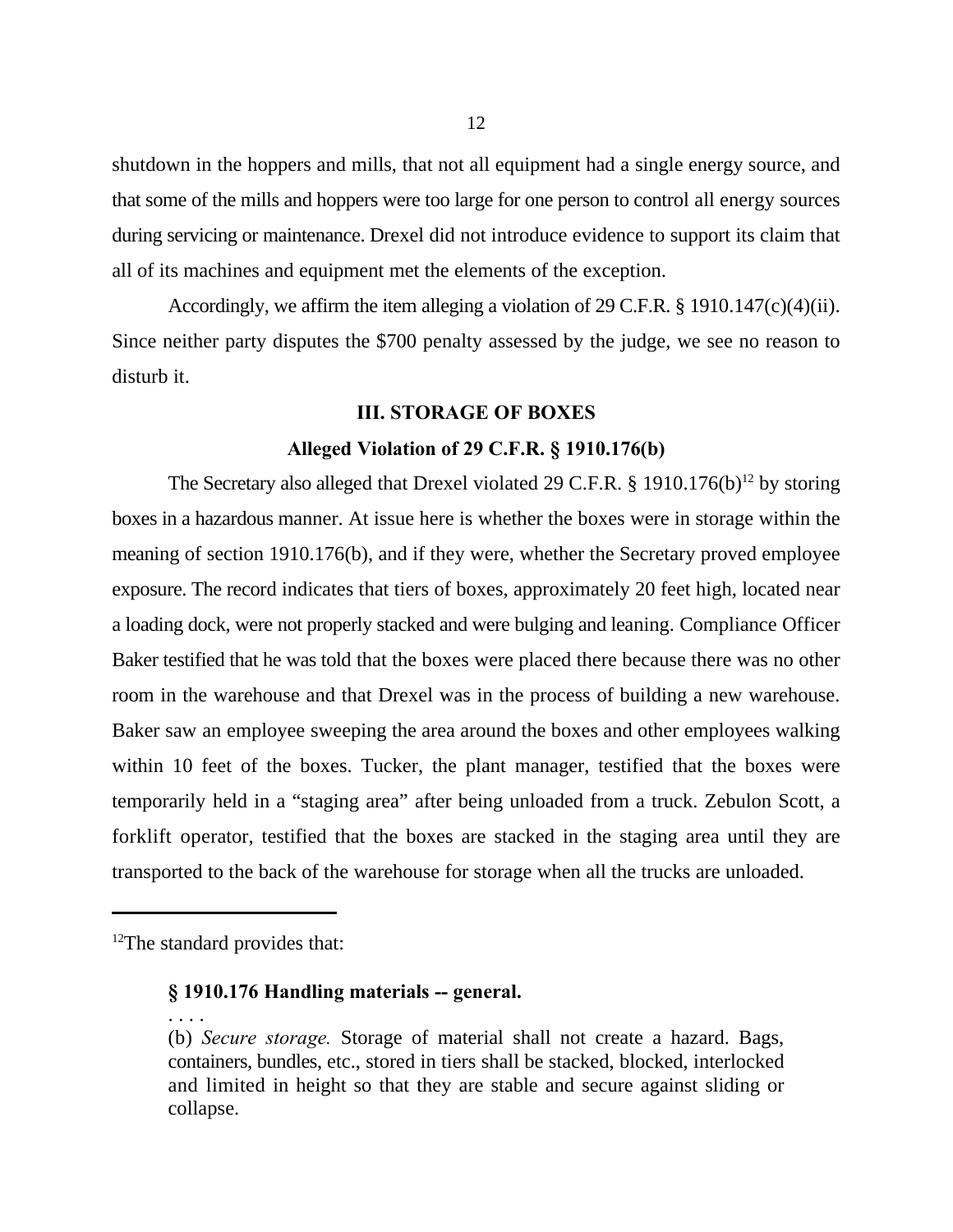We find that the standard is applicable in this situation because the boxes were in fact stored in the "staging area" while awaiting further transport. The record does not establish how long the boxes were in this location, but it does indicate that the employee who unloaded the trucks and stacked the boxes had finished those jobs and was sweeping the floor when Baker noticed the boxes stacked in an unsafe manner. While there may be an amount of time so short that materials would not be considered stored, the length of time at issue here exceeds any *de minimis* period that may exist under the standard. We further find that Drexel's employees were exposed to the hazard. The evidence is undisputed that employees, including the one who swept the floor, were in the area of the boxes. Therefore, we affirm the item alleging a violation of 29 C.F.R. § 1910.176(b). Since Drexel does not dispute the penalty, we affirm the \$1,050 penalty assessed by the judge.

### **Order**

Accordingly, the citation items alleging violations of 29 C.F.R. §§ 1910.146 (c)(1) and (c)(2) are vacated. The citation items alleging violations of 29 C.F.R. §§ 1910.146(c)(4),  $147(c)(4)(ii)$ , and  $176(b)$  are affirmed, and a total penalty of \$2,500 is assessed.

/s/

Stuart E. Weisberg Chairman

 $\sqrt{s}$ /